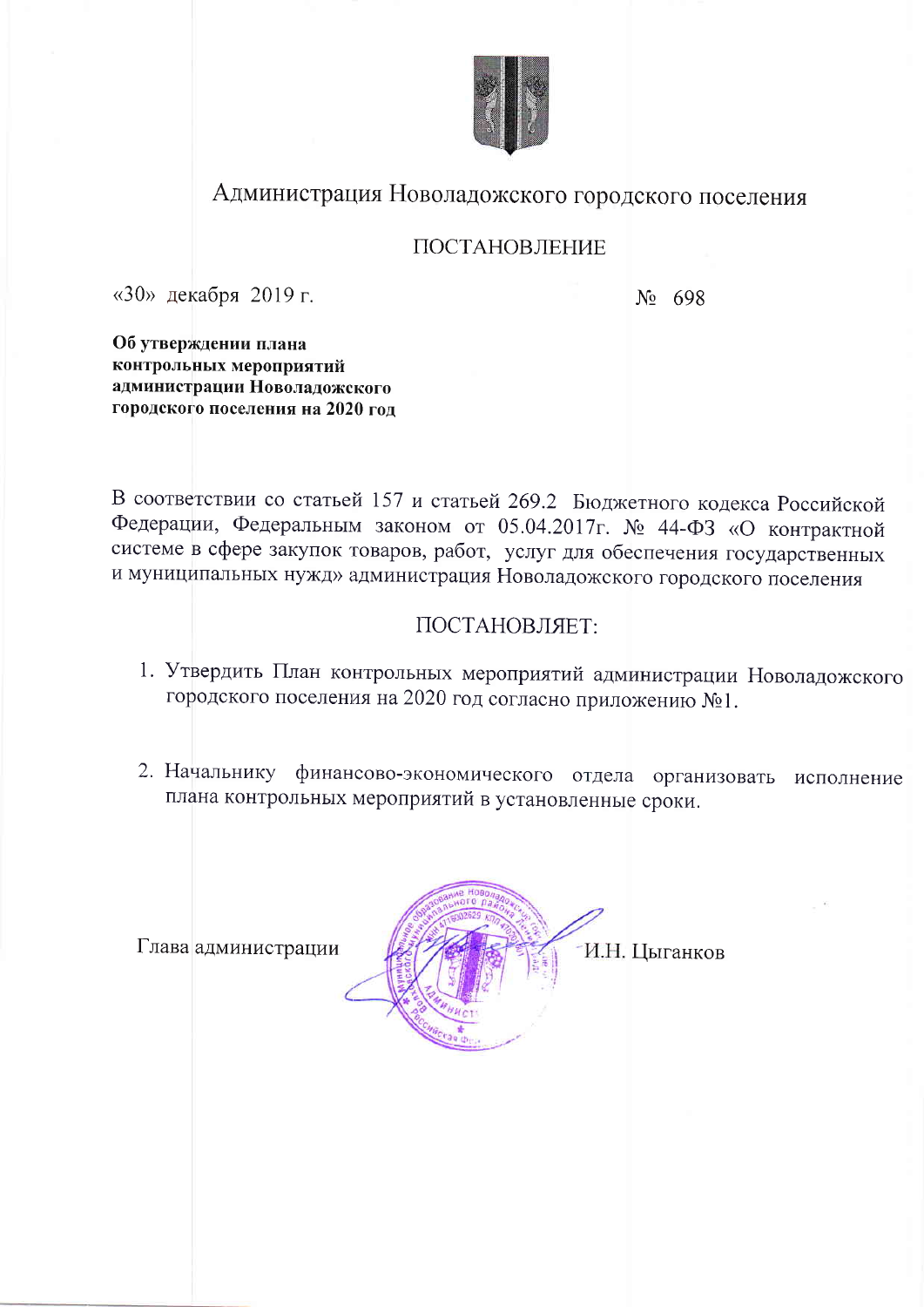Приложение №1<br>к постановлению администрации Новоладожского городского поселения от «30» декабря 2019 года

### ПЛАН

# контрольных мероприятий<br>администрации Новоладожского городского поселения на 2020 год

| $N_2$<br>$\Pi\backslash\Pi$ | Наименование<br>контрольного<br>мероприятия                                                                                                                                  | Объект<br>финансового<br>контроля                                                                                                                                                                             | Форма<br>контрольного<br>мероприятия    | Срок<br>проведения<br>контрольного    | Ответственные<br>исполнители                                                                   |
|-----------------------------|------------------------------------------------------------------------------------------------------------------------------------------------------------------------------|---------------------------------------------------------------------------------------------------------------------------------------------------------------------------------------------------------------|-----------------------------------------|---------------------------------------|------------------------------------------------------------------------------------------------|
| L.                          | Анализ отчетности,<br>предоставленной<br>подведомственными<br>учреждениями за<br>2019 года                                                                                   | Администрация<br>Новоладожского<br>городского<br>поселения,<br><b>MKY</b><br>«Городская<br>служба»,<br>МБУК "Центр<br>культуры,<br>спорта и<br>туризма" г.<br>Новая Ладога,<br><b>MBY</b><br>«ДИВНЫЙ<br>ГРАД» | Плановая<br>Камеральн<br>aя<br>проверка | мероприятия<br>1 квартал<br>2020 года | Должностные лица,<br>уполномоченные на<br>осуществление<br>внутреннего<br>финансового контроля |
| $\overline{2}$ .            | Проверка<br>исполнения<br>законодательства в<br>сфере закупок                                                                                                                | МБУК "Центр<br>культуры,<br>спорта и<br>туризма" г.<br>Новая Ладога                                                                                                                                           | Плановая<br>выездная<br>проверка        | 3 квартал<br>2020 года                | Должностные лица,<br>уполномоченные на<br>осуществление<br>внутреннего<br>финансового контроля |
| $\overline{3}$ .            | Проверка<br>финансово-<br>хозяйственной<br>деятельности<br>учреждения                                                                                                        | МБУ<br>«ДИВНЫЙ<br>ГРАД»                                                                                                                                                                                       | Плановая<br>камеральна<br>я проверка    | 3 квартал<br>2020 года                | Должностные лица,<br>уполномоченные на<br>осуществление<br>внутреннего<br>финансового контроля |
| 4.                          | Проверка<br>соблюдения<br>законодательства<br>получения и<br>расходования<br>средств,<br>полученных от<br>предпринимательск<br>ой и иной<br>приносящей доход<br>деятельности | МБУК "Центр<br>культуры,<br>спорта и<br>туризма" г.<br>Новая Ладога                                                                                                                                           | Плановая<br>выездная<br>проверка        | 3 квартал<br>2020 года                | Должностные лица,<br>уполномоченные на<br>осуществление<br>внутреннего<br>финансового контроля |